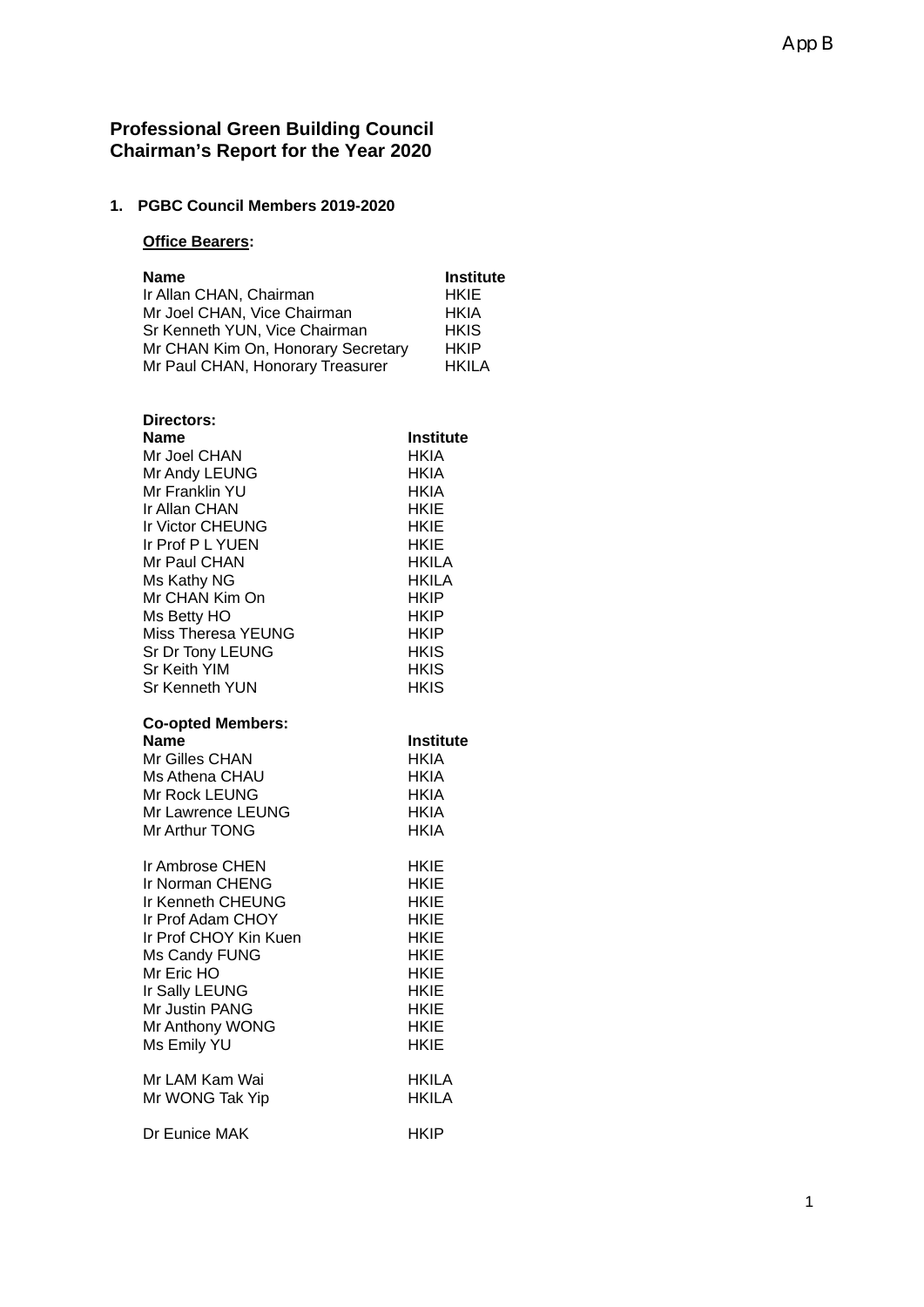| Sr Jason CHAN          | HKIS |
|------------------------|------|
| Sr Tony CHAN           | HKIS |
| Sr Henry CHAU          | HKIS |
| Sr Sam CHENG           | HKIS |
| Sr Daniel HO           | HKIS |
| Sr Dr Paul HO          | HKIS |
| Sr Dr Ken HUI          | HKIS |
| Sr Edgai Ll            | HKIS |
| Sr Francis LAM         | HKIS |
| Sr Joseph LAW          | HKIS |
| <b>Sr Refeal LEUNG</b> | HKIS |
| Sr Joanmi Ll           | HKIS |
| Sr Wilson KO           | HKIS |
| Sr Gigi MOK            | HKIS |
| <b>Sr Aric NGAI</b>    | HKIS |
| Sr Conny WANG          | HKIS |
| Sr Christina WONG      | HKIS |
| Sr Iris WONG           | HKIS |
| Sr Jeffrey WONG        | HKIS |
| Sr Paul WONG           | HKIS |
| Sr Rex YING            | HKIS |
|                        |      |

### **2. Representation in Other Bodies**

2.1 Hong Kong Green Building Council (HKGBC)

|         | Mr Ivan HO<br>Mr Franklin YU<br>Ir Allan CHAN<br>Sr Dr Paul HO       | <b>Director</b><br>Director<br><b>Director</b><br><b>Director</b> | (Jan 2020 – Dec 2020)<br>(Jan 2021 - Dec 2021)<br>(Jan 2020 - Dec 2021)<br>$(Jan 2020 - Dec 2021)$ |
|---------|----------------------------------------------------------------------|-------------------------------------------------------------------|----------------------------------------------------------------------------------------------------|
|         | Mr Joel CHAN                                                         |                                                                   | Rep on Sustainable Development Committee (2020-2021)                                               |
| $2.2\,$ | Hong Kong Architecture Centre<br>Ir Sally LEUNG<br>Sr Christina WONG | <b>Director</b><br><b>Director</b>                                | $(2019 - 2021)$<br>$(2019 - 2021)$                                                                 |
| 2.3     | <b>BEAM Society Limited</b><br>Mr Franklin YU                        | Nominated Director                                                | (June 2019 – June 2021)                                                                            |

### **3. PGBC Website Revamp**

In this term, the website working group led by Mr Paul CHAN had selected a service provider for the PGBC website revamp. The revamp project included purchasing of a new template and incorporation of the Sustainable Development Goals (SDG) Eco-village Transitional Housing Architectural Design Idea Competition page into the PGBC website. The new design of the PGBC website is expected to be launched in January 2021.

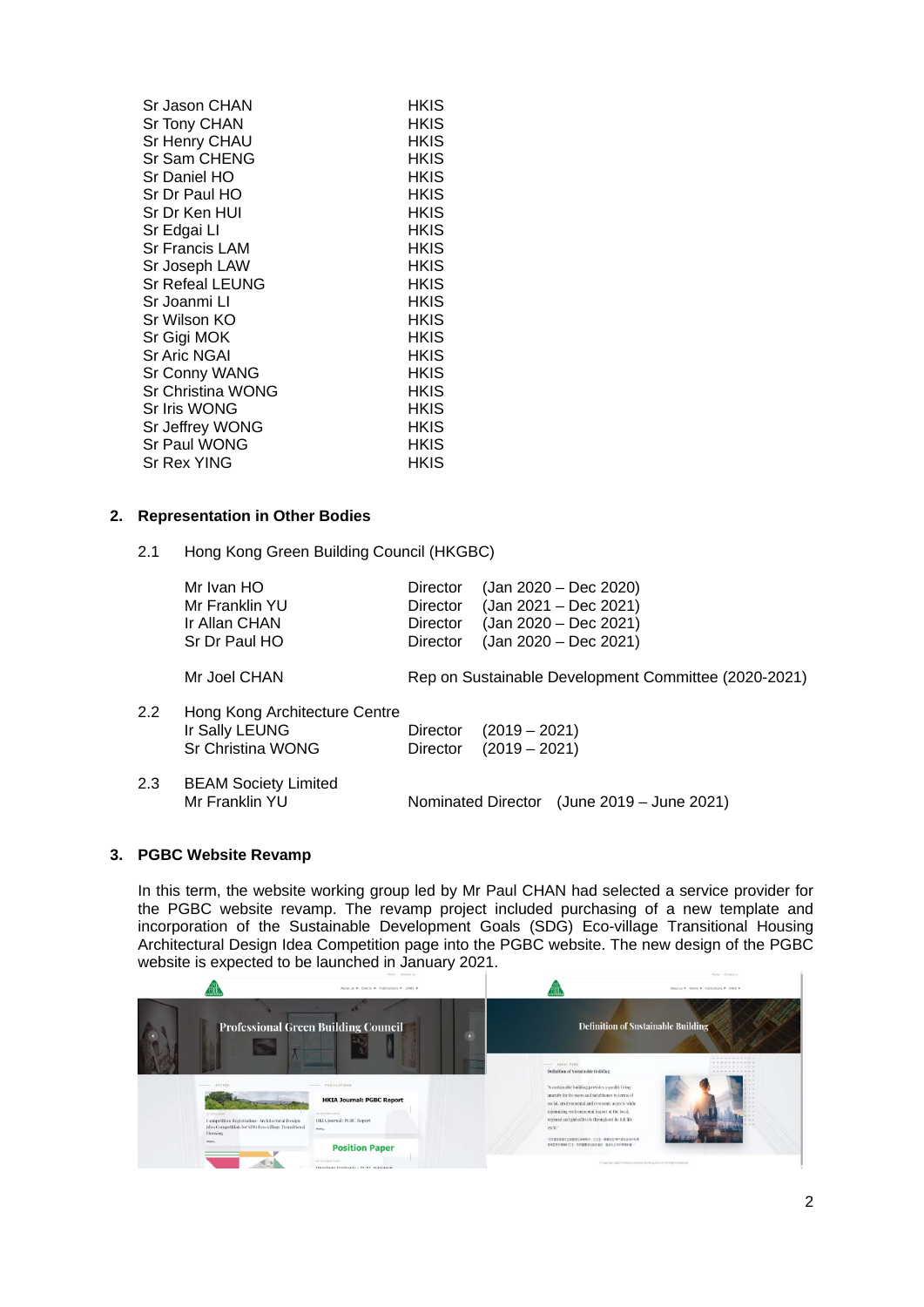### 4. Promotion of Quality and Sustainable Built Environment

 $4.1$ Green Building Award (GBA)

> Green Building Award 2019 was co-organised by the HKGBC together with PGBC. A total amount of \$306,600 was received from HKGBC as a net surplus on a 50/50 basis upon completion of the event. One third of this amount, i.e. HK\$100,000 would be spent on the SDG Eco-village Transitional Housing Architectural Design Idea Competition.

Eco Expo Asia 2020  $4.2$ 



Ir Allan Chan represented the PGBC to join the Task Force of Eco Expo Asia 2020 and attended the Task Force meetings and the Opening Session of Eco Asia Conference 2020 which was a highlighted event of the Expo.

#### Best Landscape Award for Private Property Development 2021 4.3

The Best Landscape Award for Private Property Development is held biennially, which aims to sustain the betterment of the living environment in private property and to promote excellence in greening by giving recognition to those with outstanding landscape design and maintenance. The Award originally scheduled to be held in 2020 has been cancelled due to the outbreak of COVID-19 pandemic. The Leisure and Cultural Services Department decided to reactivate the Award in 2021 instead of 2022 and the event will be restored to biennial basis thereafter. The PGBC agreed to co-organise the event and nominated Mr Paul CHAN to join the Organising Committee of the Award.

#### 4.4 Research Project

A PGBC supported project "Resilient City - Landscape Planning towards Climate Adaptation" led by Association of Landscape Consultant was completed in November 2020. A publication on this topic would be launched soon.

### 5. Continuing Professional Development (CPD) Event

PGBC organised talk, workshop and visits for continuing professional development of our members. The following activity was held in 2020:

| <b>Event Date</b> | <b>Event Title</b>                                                              | <b>Organisers</b> |
|-------------------|---------------------------------------------------------------------------------|-------------------|
| 27 April 2020     | CPD seminar: Modular Integrated<br>Construction - Consultant Perspective (zoom) | HKIA + PGBC       |